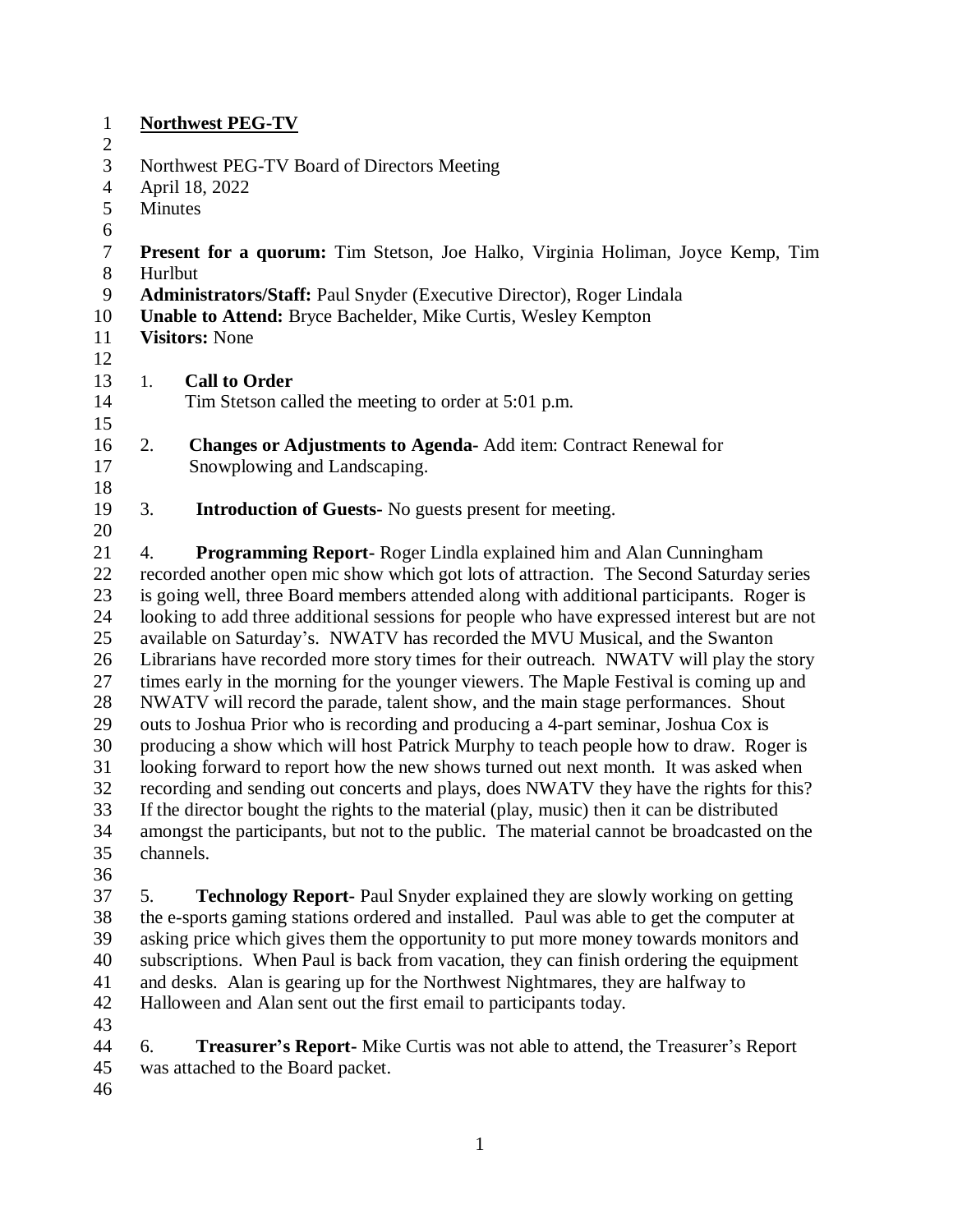7. **Executive Director's Report**-. Paul Snyder explained the computers for the e- sports have been purchased, and they are working on getting the secondary parts. Paul was approached by the VT Access Board and asked him if he would run for the President position on their Board. Paul's name came up, and all the great things NW Access TV has been doing they would like Paul to be on their Board. VT Access Board is prepared to nominate Paul in May at their meeting. Paul would like the Board's permission; Joe Halko explained this is a great opportunity and an honor. Being on the Board will give Paul more insight, awareness, and can open more doors for connections. For property news, the stormwater permit needed to be renewed and filed with the State of VT, Cross Consulting did this for NWATV. NWATV has a new videographer, Hunter Parah who was recommended by Mason Mashtare; he started a couple of weeks ago and is already doing solo assignments. NWATV will lose a couple of videographers for a couple of months soon, but they should be back. NWATV has finally received all their equipment that was purchased in December, many items were backordered. Spring sports have begun and NWATV has plans to cover some of their games. It is hard to cover due to the weather, but this will give them the opportunity to test out the LiveU equipment more and will do a bigger production for the Track and Field at the CPSC. Brianne's last meeting is tonight, the Board thanked her for her years of service. 

## 8. **New Business**-

- a. **Overtime Policy-** Paul Snyder would like to table this for next months meeting.
- 

b. **Public Comment**- None.

## 9. **Old Business**

 a. **Renal Policy Review**- Paul took the Equipment Rental Policy agreement from Brattleboro's Access Station, made some changes and presented it to the Board. This rental policy would be in the handbook, it is proposed to go in as Policy 11.2 Rental Policy. The terms would be set at a fee paid at 10% of the equipment cost, and a late fee of 2%. The renter would pay 100% of the purchase cost if it was lost or broken. There will be a minimum \$25.00 reservation. Staff are prohibited from receiving compensation, financial or other in-kind, by producers outside of the organization for production using NW Access TV equipment and resources unless the employee rents the equipment following 11.2 Rental Policy.

## **Joe Halko made the motion to accept the Rental Policy as presented with adjustments; Virginia Holiman seconded the motion. The motion carried 5-0-0.**

 b. **Remote Attendance (Board of Directors)**- Paul Snyder sent the language from the State of Vermont in the Board packet. A Board member asked if they could continue to attend meetings remotely. NWATV does not have specific language in the bylaws and the State of Vermont says you do not have to be in person, but you do need to have a public place to meet. They can host an all-online meeting or join via electronically to attend the meeting moving forward, as well as in person.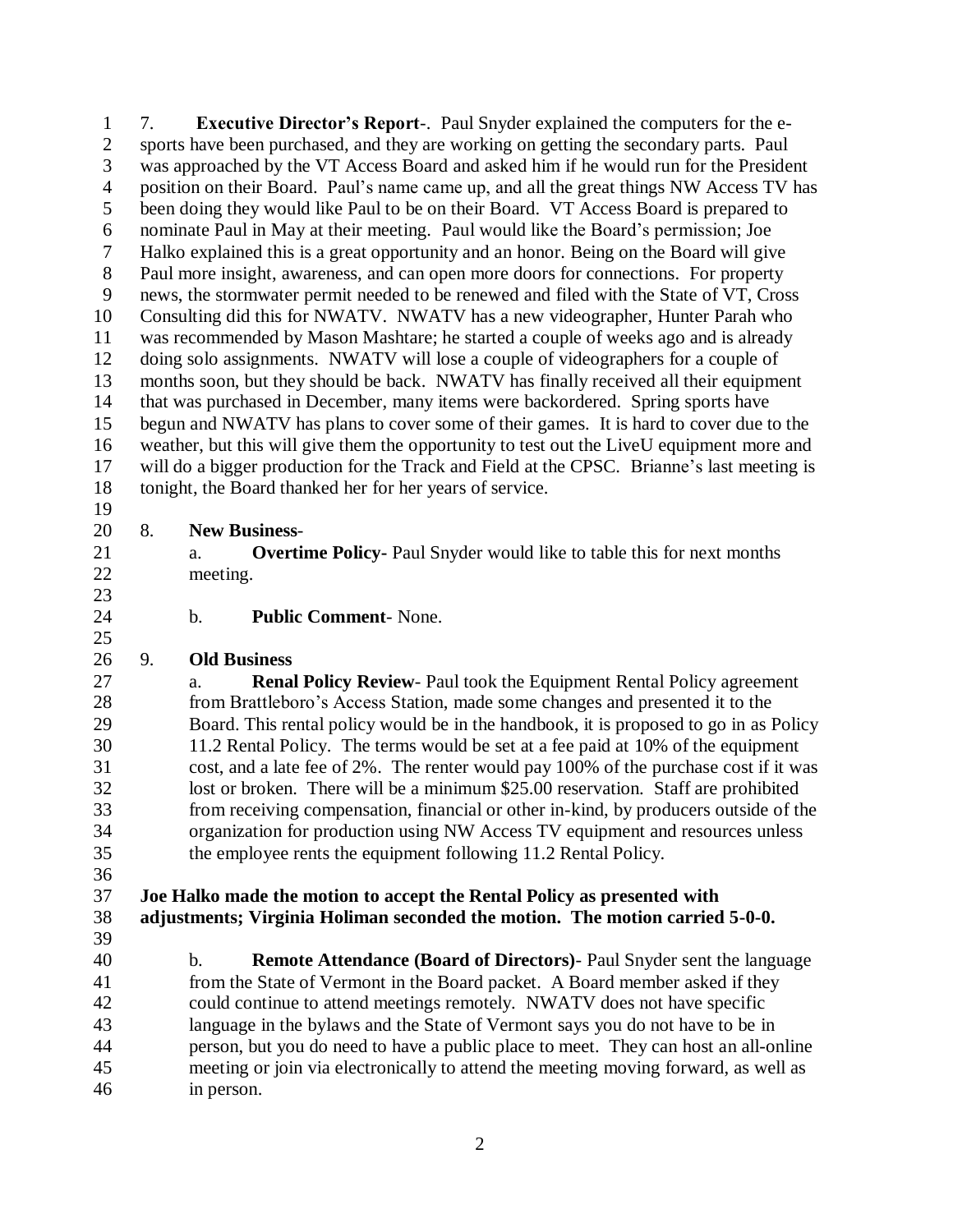| $\mathbf{1}$   |                |                                                                                               |
|----------------|----------------|-----------------------------------------------------------------------------------------------|
| $\mathbf{2}$   |                | <b>Executive Director Review-</b> Tim Stetson met with Paul reviewed Paul's<br>$\mathbf{c}$ . |
| 3              |                | performance. Tim Stetson wanted to inform the Board the review took place and                 |
| $\overline{4}$ |                | everyone was happy.                                                                           |
| 5              |                |                                                                                               |
| 6              |                | d.<br><b>Snow Plowing/Removal Agreement- Paul Snyder presented a snow</b>                     |
| 7              |                | plowing and landscaping agreement from their current provider which would run                 |
| $8\,$          |                | from May 2022 through March 2025 this agreement stated the prices over the next               |
| 9              |                | few years. NWATV is currently paying \$320/month, the renewal would be for the                |
| 10             |                | overall contract.                                                                             |
| 11             |                |                                                                                               |
| 12             |                | Virginia Holiman made the motion to accept the snowplowing and lawn care                      |
| 13             |                | agreement as presented; Tim Hurlbut seconded the motion. The motion carried 5-0-              |
| 14             | $\mathbf{0}$ . |                                                                                               |
| 15             |                |                                                                                               |
| 16             |                |                                                                                               |
|                |                | <b>Amendment to the Bylaws-</b> The Bylaws were posted for over 21 days,<br>e.                |
| 17             |                | and the Board would like to change the unexcused absences from 1 unexcused                    |
| 18             |                | absence to 3 unexcused to be removed from the Board.                                          |
| 19             |                |                                                                                               |
| 20             |                | Joe Halko made the motion to accept the bylaws as presented and amended; Joyce                |
| 21             |                | Kemp seconded the motion. The motion carried 5-0-0.                                           |
| 22             |                |                                                                                               |
| 23             |                | <b>COVID-19 Protocol Update-</b> A couple of people who work for NWATV<br>f.                  |
| 24             |                | have tested positive over the last couple of months. Those staff have tested and              |
| 25             |                | waited the appropriate amount of time to come back to work. Currently NWATV is                |
| 26             |                | waiting on another videographer to reach the appropriate timeframe to come back to            |
| 27             |                | work. But all is swell.                                                                       |
| 28             |                |                                                                                               |
| 29             | 10.            | Approval of Minutes- 03/21/2022 minutes were attached.                                        |
| 30             |                |                                                                                               |
| 31             |                | Joe Halko made the motion to approve the minutes of March 21, 2022, as presented;             |
| 32             |                | Virginia Holiman seconded the motion. The motion carried 5-0-0.                               |
| 33             |                |                                                                                               |
| 34             | 11.            | <b>Executive Session</b>                                                                      |
| 35             |                |                                                                                               |
| 36             | None.          |                                                                                               |
| 37             |                |                                                                                               |
| 38             | 12.            | <b>Adjourn</b>                                                                                |
| 39             |                |                                                                                               |
| 40             |                | Joe Halko made the motion to adjourn the meeting at 5:39 p.m.; Virginia Holiman               |
| 41             |                | seconded the motion. The motion carried 5-0-0.                                                |
| 42             |                |                                                                                               |
| 43             |                |                                                                                               |
| 44             |                | Respectfully submitted,                                                                       |
| 45             |                |                                                                                               |
| 46             |                |                                                                                               |